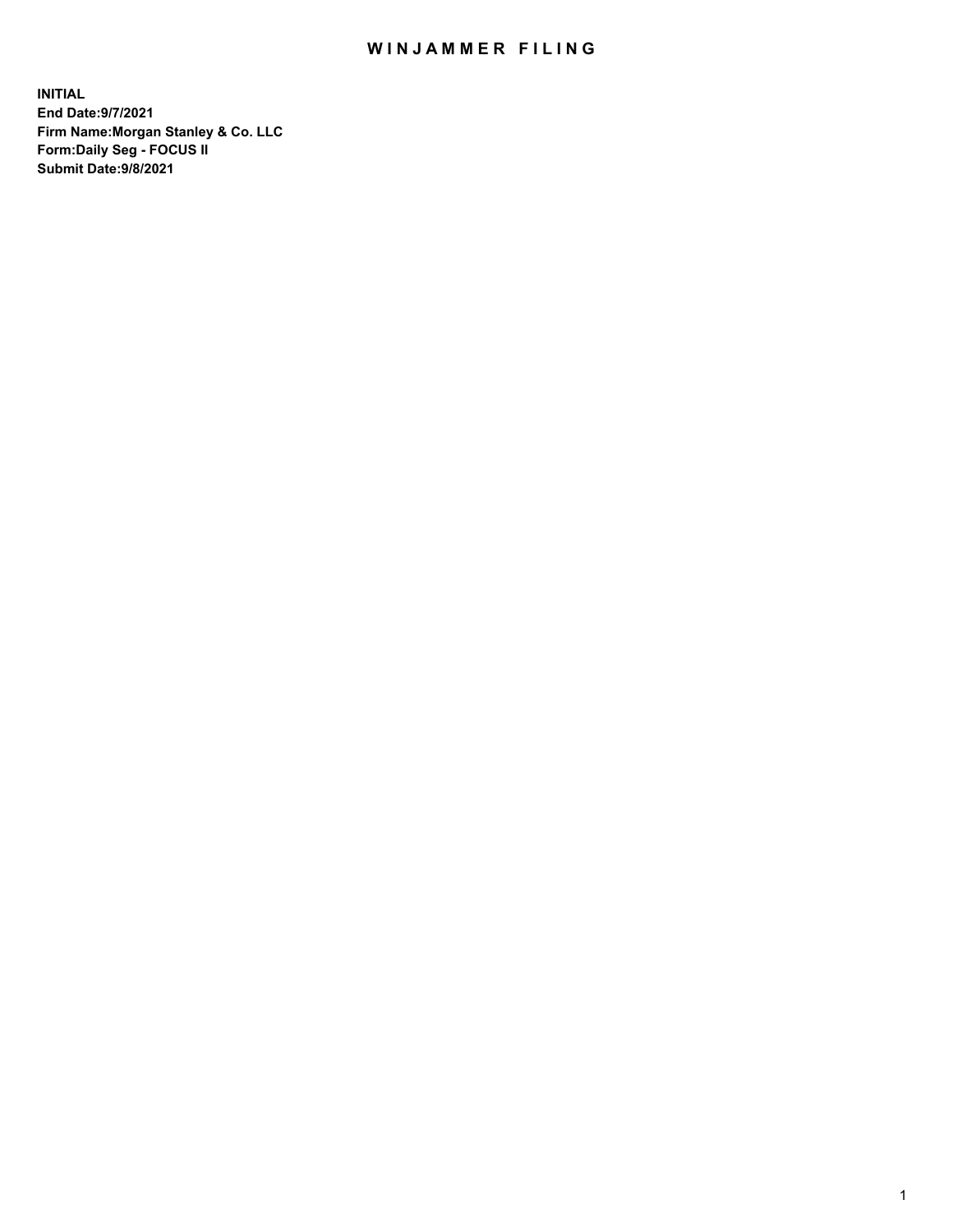**INITIAL End Date:9/7/2021 Firm Name:Morgan Stanley & Co. LLC Form:Daily Seg - FOCUS II Submit Date:9/8/2021 Daily Segregation - Cover Page**

| Name of Company                                                                                                                                                                                                                                                                                                               | Morgan Stanley & Co. LLC                                       |
|-------------------------------------------------------------------------------------------------------------------------------------------------------------------------------------------------------------------------------------------------------------------------------------------------------------------------------|----------------------------------------------------------------|
| <b>Contact Name</b>                                                                                                                                                                                                                                                                                                           | <b>Ikram Shah</b>                                              |
| <b>Contact Phone Number</b>                                                                                                                                                                                                                                                                                                   | 212-276-0963                                                   |
| <b>Contact Email Address</b>                                                                                                                                                                                                                                                                                                  | Ikram.shah@morganstanley.com                                   |
| FCM's Customer Segregated Funds Residual Interest Target (choose one):<br>a. Minimum dollar amount: ; or<br>b. Minimum percentage of customer segregated funds required:% ; or<br>c. Dollar amount range between: and; or<br>d. Percentage range of customer segregated funds required between:% and%.                        | 235,000,000<br><u>0</u><br><u>0 0</u><br>0 Q                   |
| FCM's Customer Secured Amount Funds Residual Interest Target (choose one):<br>a. Minimum dollar amount: ; or<br>b. Minimum percentage of customer secured funds required:%; or<br>c. Dollar amount range between: and; or<br>d. Percentage range of customer secured funds required between: % and %.                         | 140,000,000<br><u>0</u><br><u>00</u><br>0 <sup>0</sup>         |
| FCM's Cleared Swaps Customer Collateral Residual Interest Target (choose one):<br>a. Minimum dollar amount: ; or<br>b. Minimum percentage of cleared swaps customer collateral required:%; or<br>c. Dollar amount range between: and; or<br>d. Percentage range of cleared swaps customer collateral required between:% and%. | 92,000,000<br>$\overline{\mathbf{0}}$<br>0 Q<br>0 <sub>0</sub> |

Attach supporting documents CH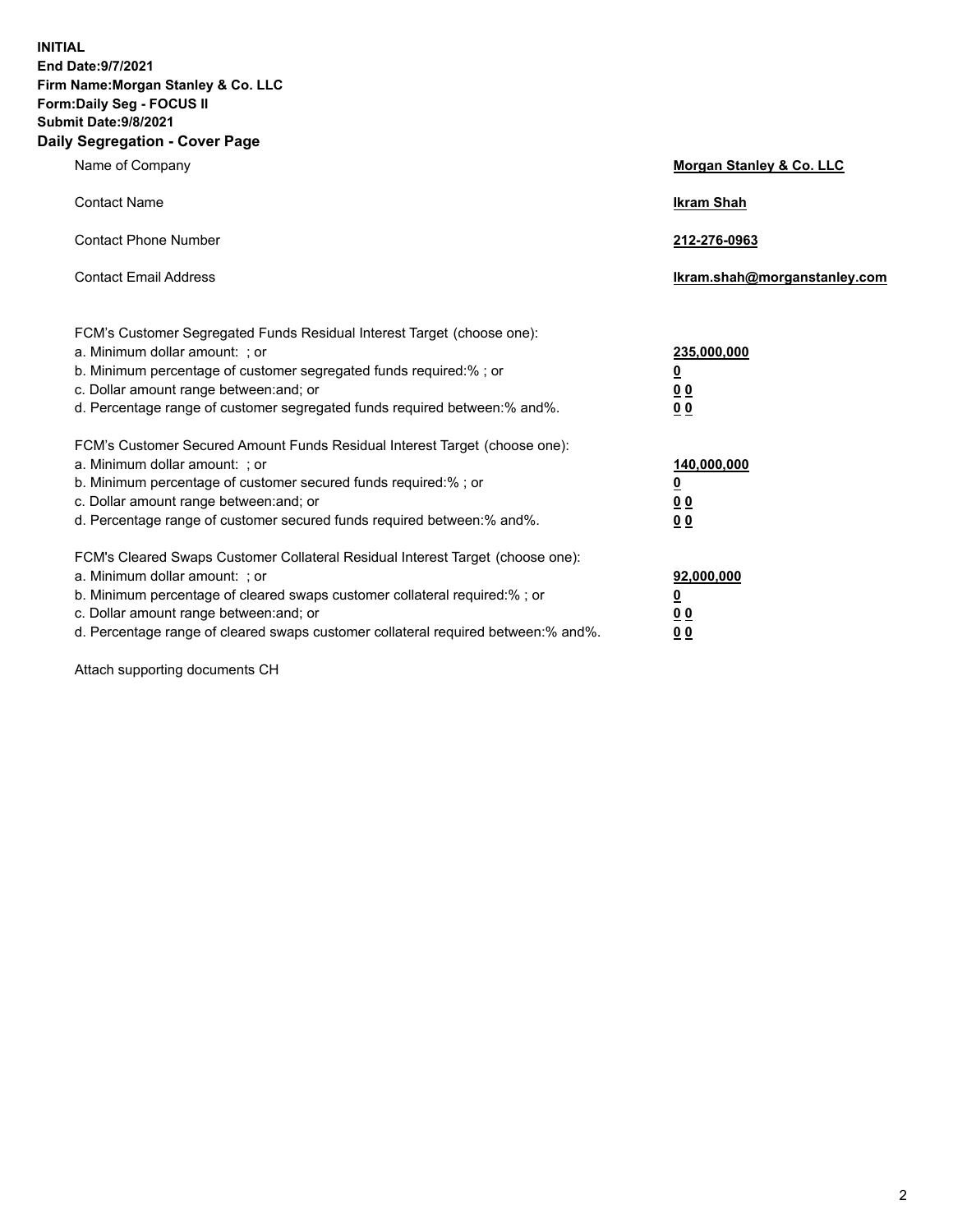## **INITIAL End Date:9/7/2021 Firm Name:Morgan Stanley & Co. LLC Form:Daily Seg - FOCUS II Submit Date:9/8/2021 Daily Segregation - Secured Amounts** Foreign Futures and Foreign Options Secured Amounts Amount required to be set aside pursuant to law, rule or regulation of a foreign government or a rule of a self-regulatory organization authorized thereunder 1. Net ledger balance - Foreign Futures and Foreign Option Trading - All Customers A. Cash **4,707,539,218** [7315] B. Securities (at market) **2,061,015,159** [7317] 2. Net unrealized profit (loss) in open futures contracts traded on a foreign board of trade **911,920,392** [7325] 3. Exchange traded options a. Market value of open option contracts purchased on a foreign board of trade **46,674,834** [7335] b. Market value of open contracts granted (sold) on a foreign board of trade **-21,178,295** [7337] 4. Net equity (deficit) (add lines 1. 2. and 3.) **7,705,971,308** [7345] 5. Account liquidating to a deficit and account with a debit balances - gross amount **38,700,846** [7351] Less: amount offset by customer owned securities **-35,650,313** [7352] **3,050,533** 6. Amount required to be set aside as the secured amount - Net Liquidating Equity Method (add lines 4 and 5) 7. Greater of amount required to be set aside pursuant to foreign jurisdiction (above) or line 6. FUNDS DEPOSITED IN SEPARATE REGULATION 30.7 ACCOUNTS 1. Cash in banks A. Banks located in the United States **216,628,617** [7500] B. Other banks qualified under Regulation 30.7 **598,617,815** [7520] **815,246,432** 2. Securities A. In safekeeping with banks located in the United States **626,929,551** [7540] B. In safekeeping with other banks qualified under Regulation 30.7 **57,853,683** [7560] **684,783,234** 3. Equities with registered futures commission merchants A. Cash **14,260,360** [7580] B. Securities **0** [7590] C. Unrealized gain (loss) on open futures contracts **561,663** [7600] D. Value of long option contracts **0** [7610] E. Value of short option contracts **0** [7615] **14,822,023** [7620] 4. Amounts held by clearing organizations of foreign boards of trade A. Cash **0** [7640] B. Securities **0** [7650]

- C. Amount due to (from) clearing organization daily variation **0** [7660]
- D. Value of long option contracts **0** [7670]
- E. Value of short option contracts **0** [7675] **0** [7680]
- 5. Amounts held by members of foreign boards of trade
	-
	-
	- C. Unrealized gain (loss) on open futures contracts **911,358,729** [7720]
	- D. Value of long option contracts **46,674,834** [7730]
	-
- 6. Amounts with other depositories designated by a foreign board of trade **0** [7760]
- 7. Segregated funds on hand **0** [7765]
- 8. Total funds in separate section 30.7 accounts **7,925,222,239** [7770]
- 9. Excess (deficiency) Set Aside for Secured Amount (subtract line 7 Secured Statement Page 1 from Line 8)
- 10. Management Target Amount for Excess funds in separate section 30.7 accounts **140,000,000** [7780]
- 11. Excess (deficiency) funds in separate 30.7 accounts over (under) Management Target **76,200,398** [7785]

**0** [7305]

[7354] **7,709,021,841** [7355]

**7,709,021,841** [7360]

[7530]

[7570]

 A. Cash **4,097,283,356** [7700] B. Securities **1,376,231,926** [7710] E. Value of short option contracts **-21,178,295** [7735] **6,410,370,550** [7740] **216,200,398** [7380]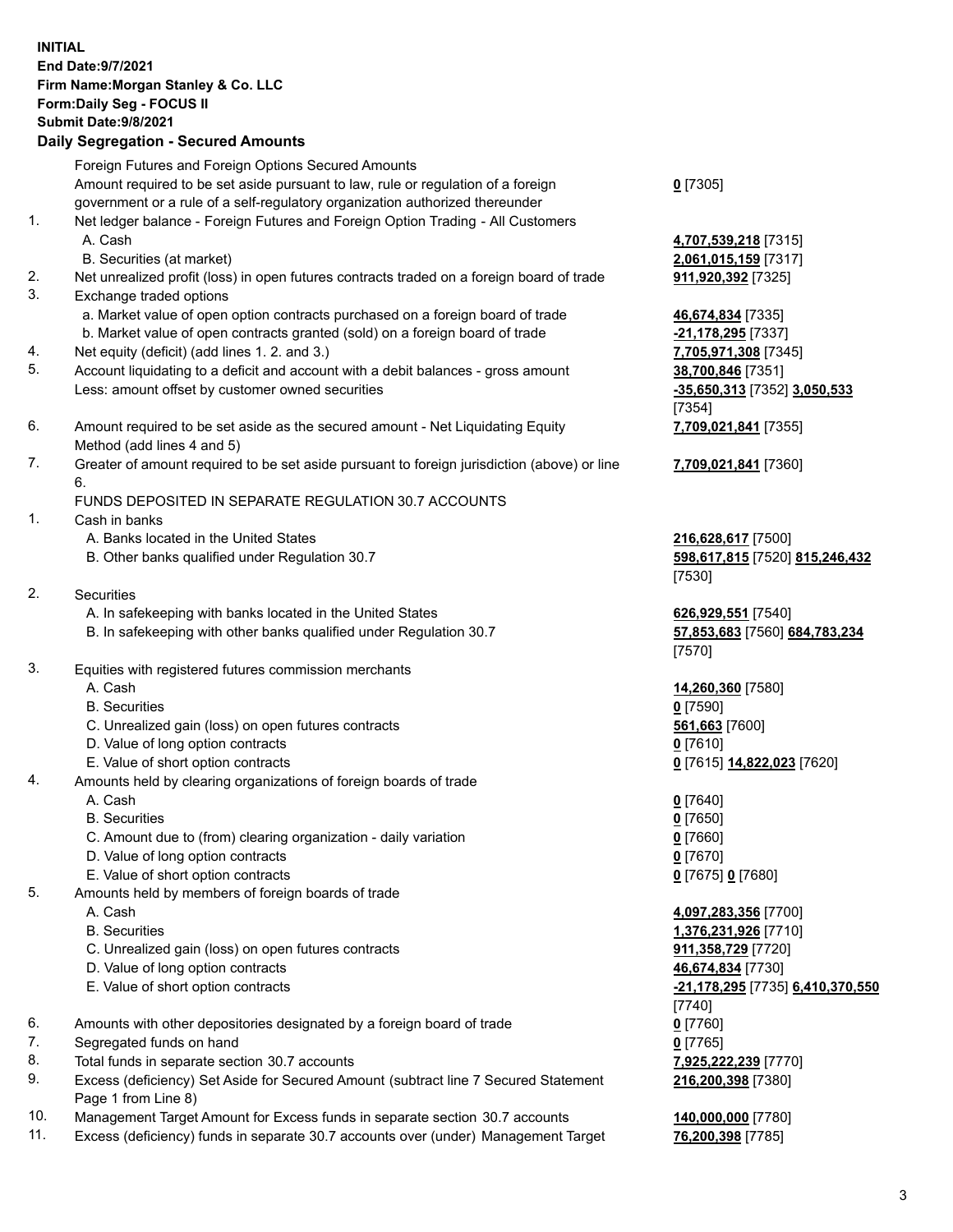|     | <b>INITIAL</b><br>End Date: 9/7/2021<br>Firm Name: Morgan Stanley & Co. LLC<br><b>Form:Daily Seg - FOCUS II</b><br><b>Submit Date: 9/8/2021</b><br>Daily Segregation - Segregation Statement |                                                        |
|-----|----------------------------------------------------------------------------------------------------------------------------------------------------------------------------------------------|--------------------------------------------------------|
|     |                                                                                                                                                                                              |                                                        |
|     | SEGREGATION REQUIREMENTS(Section 4d(2) of the CEAct)                                                                                                                                         |                                                        |
| 1.  | Net ledger balance                                                                                                                                                                           |                                                        |
|     | A. Cash                                                                                                                                                                                      | <u>15,208,692,224</u> [7010]                           |
|     | B. Securities (at market)                                                                                                                                                                    | 7,641,108,504 [7020]                                   |
| 2.  | Net unrealized profit (loss) in open futures contracts traded on a contract market                                                                                                           | 2,201,900,142 [7030]                                   |
| 3.  | Exchange traded options                                                                                                                                                                      |                                                        |
|     | A. Add market value of open option contracts purchased on a contract market                                                                                                                  | <u>1,194,191,712</u> [7032]                            |
|     | B. Deduct market value of open option contracts granted (sold) on a contract market                                                                                                          | <u>-826,458,063</u> [7033]                             |
| 4.  | Net equity (deficit) (add lines 1, 2 and 3)                                                                                                                                                  | 25,419,434,519 [7040]                                  |
| 5.  | Accounts liquidating to a deficit and accounts with                                                                                                                                          |                                                        |
|     | debit balances - gross amount                                                                                                                                                                | <u>406,613,751</u> [7045]                              |
|     | Less: amount offset by customer securities                                                                                                                                                   | <mark>-405,712,473</mark> [7047] <b>901,278</b> [7050] |
| 6.  | Amount required to be segregated (add lines 4 and 5)                                                                                                                                         | 25,420,335,797 [7060]                                  |
|     | FUNDS IN SEGREGATED ACCOUNTS                                                                                                                                                                 |                                                        |
| 7.  | Deposited in segregated funds bank accounts                                                                                                                                                  |                                                        |
|     | A. Cash                                                                                                                                                                                      | 2,480,124,787 [7070]                                   |
|     | B. Securities representing investments of customers' funds (at market)                                                                                                                       | $0$ [7080]                                             |
|     | C. Securities held for particular customers or option customers in lieu of cash (at<br>market)                                                                                               | 2,641,273,953 [7090]                                   |
| 8.  | Margins on deposit with derivatives clearing organizations of contract markets                                                                                                               |                                                        |
|     | A. Cash                                                                                                                                                                                      | 15,470,898,967 [7100]                                  |
|     | B. Securities representing investments of customers' funds (at market)                                                                                                                       | $0$ [7110]                                             |
|     | C. Securities held for particular customers or option customers in lieu of cash (at<br>market)                                                                                               | 4,848,825,080 [7120]                                   |
| 9.  | Net settlement from (to) derivatives clearing organizations of contract markets                                                                                                              | <mark>-161,487,754</mark> [7130]                       |
| 10. | Exchange traded options                                                                                                                                                                      |                                                        |
|     | A. Value of open long option contracts                                                                                                                                                       | <u>1,194,191,712</u> [7132]                            |
|     | B. Value of open short option contracts                                                                                                                                                      | -826,458,063 [7133]                                    |
| 11. | Net equities with other FCMs                                                                                                                                                                 |                                                        |
|     | A. Net liquidating equity                                                                                                                                                                    | 7,821,313 [7140]                                       |
|     | B. Securities representing investments of customers' funds (at market)                                                                                                                       | $0$ [7160]                                             |
|     | C. Securities held for particular customers or option customers in lieu of cash (at                                                                                                          | <u>0</u> [7170]                                        |
|     | market)                                                                                                                                                                                      |                                                        |
| 12. | Segregated funds on hand                                                                                                                                                                     | <u>151,009,471</u> [7150]                              |
| 13. | Total amount in segregation (add lines 7 through 12)                                                                                                                                         | 25,806,199,466 [7180]                                  |
| 14. | Excess (deficiency) funds in segregation (subtract line 6 from line 13)                                                                                                                      | 385,863,669 [7190]                                     |
| 15. | Management Target Amount for Excess funds in segregation                                                                                                                                     | 235,000,000 [7194]                                     |

16. Excess (deficiency) funds in segregation over (under) Management Target Amount Excess

**150,863,669** [7198]